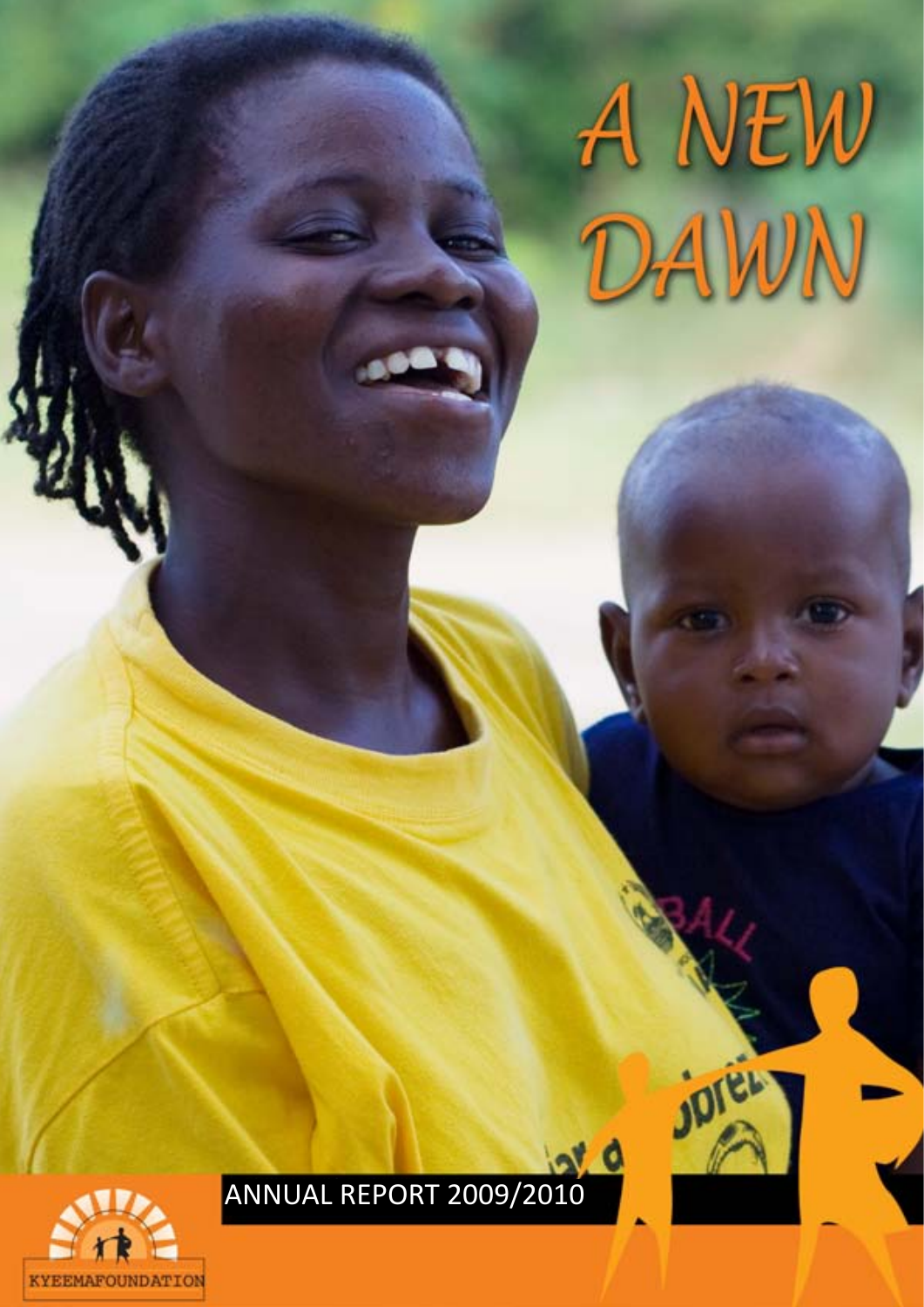

## **CONTENTS**



| About Us                                                                                                                                     | 3  |
|----------------------------------------------------------------------------------------------------------------------------------------------|----|
| <b>Executive Message</b>                                                                                                                     | 4  |
| How KYEEMA started – Dr Stewart Routledge                                                                                                    | 6  |
| <b>International Rural Poultry Centre</b>                                                                                                    | 8  |
| Director Profile - Dr Robyn Alders AO                                                                                                        | 10 |
| Founding Member - Professor Peter Spradbrow AM                                                                                               | 11 |
| Executive Secretary - Celia Grenning                                                                                                         | 12 |
| KYEEMA Projects                                                                                                                              | 14 |
| Strengthening rural livelihoods and food security through improving village<br>poultry production in Malawi, Mozambique, Tanzania and Zambia | 14 |
| Solomon Islands Project                                                                                                                      | 15 |
| <b>TEBE Indonesia Project</b>                                                                                                                | 16 |
| <b>AHEAD Mozambique Project</b>                                                                                                              | 16 |
| <b>Student Projects</b>                                                                                                                      | 17 |
| How we help                                                                                                                                  | 18 |
| Annual Audited Accounts 2009/2010                                                                                                            | 19 |
| Financial supporters and donations                                                                                                           | 20 |
| <b>KYEEMA Team and Acknowledgements</b>                                                                                                      | 21 |
|                                                                                                                                              |    |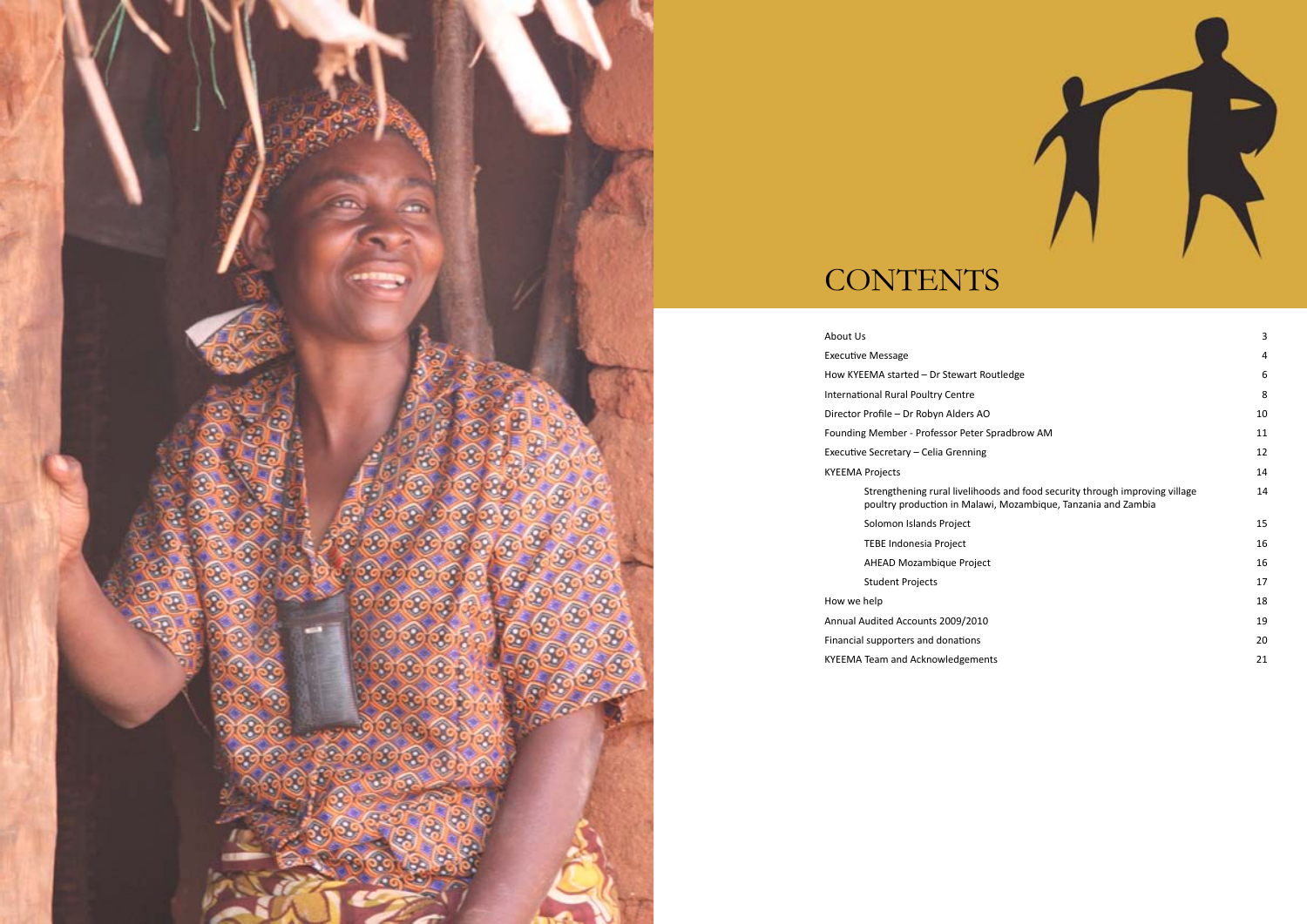

# ABOUT US

**'KYEEMA' IS AN AUSTRALIAN ABORIGINAL WORD MEANING 'OF THE DAWN'. UNDERPINNING OUR WORK IS OUR DEVELOPMENT PHILOSOPHY THAT THROUGH HELPING PEOPLE TO IMPROVE THEIR LIVELIHOODS, WE WILL ASSIST THEM TO BRING NEW HOPE INTO THEIR LIVES AND TO HAVE A NEW DAWN.**

The KYEEMA Foundation (KYEEMA) is working to build a sustainable future for poor communities mainly in rural and peri-urban Africa. Formed in 2003, KYEEMA supports in the development of treatments and cures for diseases affecting plants, animals and people living in developing countries, as well as helping with the development of technology to assist in improving the living standards of individuals in developing countries. KYEEMA is a not-for-profit organisation based in Brisbane, Australia.

KYEEMA is involved with a number of activities that seek to help individuals help themselves, including chicken rearing and vaccination activities, assistance for AIDS orphans, and research to reduce cyanide toxicity from eating bitter cassava.

At KYEEMA we believe that it does not require huge amounts of money to achieve large improvements in rural family incomes and health, and consequently welfare of family members.

# EXECUTIVE MESSAGE

CHAIR, Dr Stewart Routledge

**THE KYEEMA FOUNDATION CONSISTS OF PEOPLE WHO HAVE WORLD BEST EXPERTISE IN THEIR AREAS. THEIR DEDICATION, COMMITMENT AND HIGH STANDARDS, COUPLED WITH AUSTRALIAN TECHNOLOGY, ENSURE BENEFICIAL AND SUSTAINABLE OUTCOMES.**

A major highlight every year is our on-going support for Newcastle disease (ND) vaccination programs in various countries for rural smallholder chicken owners, including women and child headed households. All of us at KYEEMA love to see the delight they get from improving their livelihoods and family welfare through improved poultry production.

We completed another poultry project in Mozambique, funded by AHEAD, titled "Improvement of village poultry production by communities in the Limpopo National Park Support Zone in Gaza Province". We have also seen the start of a new ND control program in Gaza Province for Save the Children and funded by the European Commission. In addition, we have received a two year extension on our AusAID funded ND control projects in Tanzania, Malawi, Mozambique and Zambia.

KYEEMA has also partnered with the Australian National University in Canberra to undertake research into the disease "Konzo" that cripples many people every year from eating cassava high in cyanide, which mostly happens in drought years. This was a particularly rewarding project as through the use of a small amount of funds invested, research found ways to prepare the cassava flour to reduce the cyanide content by about 65%. These recommendations have been passed onto other groups to



spread amongst the communities and across continents so it may benefit many African countries, and also other nations worldwide.

As KYEEMA is small group with very low overheads and very committed people, virtually all of our funds are spent in the field helping disadvantaged people and making a major contribution to their welfare and livelihood.

KYEEMA has expertise to help rural people around the developing world in a sustainable way. This help is at minimal cost as most administrative staff in KYEEMA provide their time voluntarily. The largest issue is obtaining adequate funding to undertake more projects around the world, as we know we can provide improved and sustainable livelihoods to rural communities through our activities in a cost effective way.

If I could change one thing it would be to pay our wonderful volunteers so they could spend more time on projects and expanding our activities. Our people are very competent as well as committed, and if they were employed full time on KYEEMA activities, amazing things could be achieved.

KYEEMA's aspiration for the future is to support more families in more countries to help themselves through successful, sustainable poultry raising and other activities.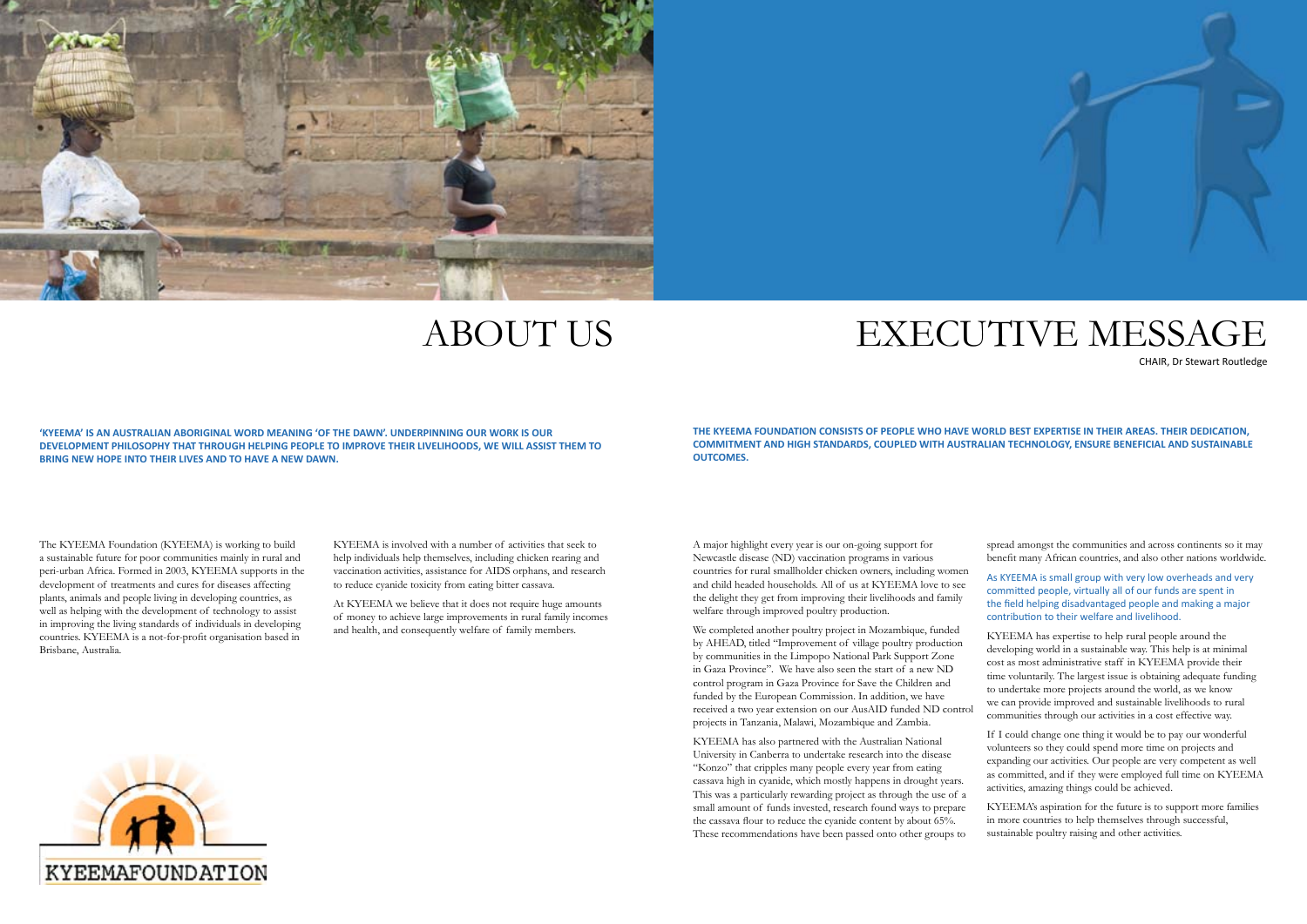# HOW WE STARTED

Dr Stewart Routledge

"THE IDEA OF KYEEMA WAS INSPIRED BY THE AMAZING DEVELOPMENTS COMING OUT OF MY VERY HOME TOWN, BRISBANE."

In the late 1990s I was involved in a Newcastle disease (ND) control project in Ghana funded by World Bank. Here I was required to identify exceptional consultants to implement the project. I was amazed that the best expertise in the world was on my own doorstep in Brisbane. I found the laboratory of Professor Peter Spradbrow and his field associate Dr Robyn Alders at the University of Queensland Veterinary School, and their amazing vaccination development funded by the Australian Centre for International Agricultural Research (ACIAR).

Peter had developed the first thermotolerant ND vaccines available and the master seed was made available to developing countries free of cost. Peter and his laboratory were training developing country Government staff to make the vaccine in their own laboratories.

'Thermotolerant' means the vaccine can be stored and used in the field without strict refrigeration, which is usually not an option in many villages without refrigerators or reliable electricity supply. Robyn had extensively tested these vaccines under field conditions and developed sustainable ND vaccination programs implemented through community based organisations, where services are paid for at all steps.

I began working with GRM to help implement an Australian Government funded AusAID program to set up sustainable ND vaccination programs in Mozambique, Malawi and Tanzania using the I-2 vaccine. Dr Robyn Alders was the project leader and this project ran from 2002-2005.

During these projects I became aware that this world best expertise, owned by Australia, was in danger of dispersing and being lost to Australia. I decided something needed to be done about this and spoke to Peter about my ideas. Slowly the concept of the KYEEMA Foundation was born.

Despite much planning and organising meetings with many interested parties, it was only when Celia Grenning came on board with me, and through her enthusiasm for the concept, that progress was made with the formation of the KYEEMA Foundation. Celia organised registration and other official requirements for establishment, and with financial support from GRM, we were born in 2003.

Our first small projects were in follow-up to the AusAID Southern Africa ND work and also in training and human health. Later we started larger ND projects and so we established the International Rural Poultry Centre (IRPC) as a subsidiary of KYEEMA.

#### "IRPC has developed an excellent reputation because of the high technical capability of its people and the successful outcomes of our projects."

Our projects improve the livelihoods of rural and peri-urban people, many of whom are from women or child headed families (as their parents have died of AIDS) and as such poultry are the only income producing assets they can afford to own.

In early 2003, over lunch with an old friend Simon Gaylard, the "Small Things" program was formed. We wanted to fund some small projects which would maximise effect while cutting out administration costs. The first of these projects was started in July 2003 funding Matilde Emilio Jorge Nacuvaneque from Nampula Province, to undertake a four year university degree in Tourism Planning and Promotion. Matilde had won a scholarship to university, but a more powerful village person took it from her for his son. Now qualified, she is using her skills to help other local people and development of her poor rural region to reduce poverty through tourism.

*KYEEMA and IRPC have now grown substantially and we are working in several countries and on large projects. From our small board of voluntary directors it is amazing to see our growth in several years, and we look forward excitedly to the future.*

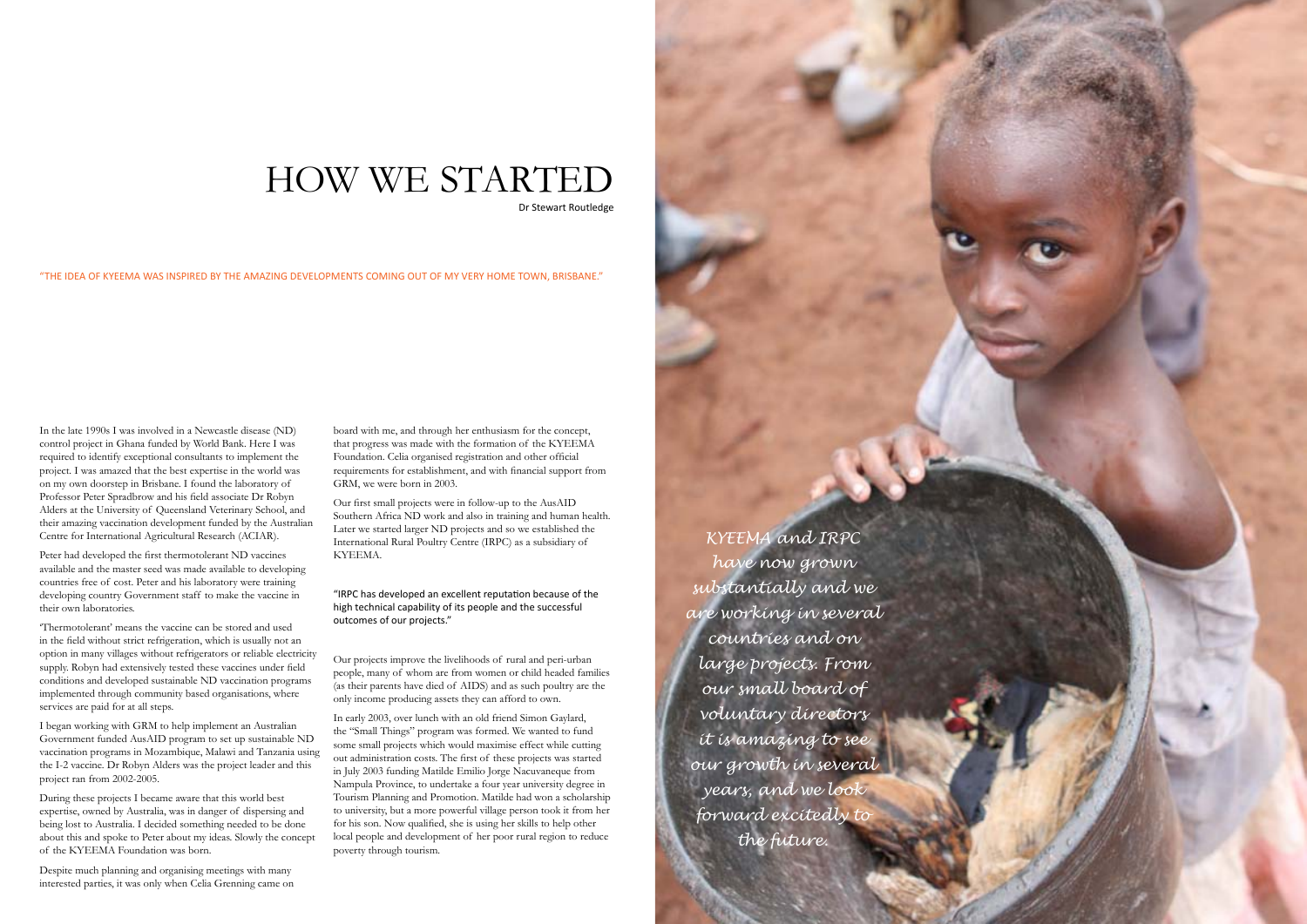The International Rural Poultry Centre (IRPC) is a key initiative of the KYEEMA Foundation. The IRPC works with governments, communities, farmers and their families to promote cost-efficient and sustainable improvements to village poultry production in order to improve the livelihood of rural and periurban families worldwide.

Village poultry plays a crucial role in rural households in Africa, particularly in times of crisis. Poultry is one of the few natural capital assets owned by many households, especially those who live on or below the poverty line.

ND has been identified as one of the major constraints to rural poultry production in Sub-Saharan Africa. ND outbreaks can occur at any period of the year but frequently peak during the dry season and devastate flocks killing 50 to 100 percent of the standing flock. ND can be prevented by vaccination. When ND comes through a village, the effect is devastating. Protecting this vital family asset is effectively helping to save villagers from starvation in African countries.

Mass vaccination campaigns implemented using appropriate vaccine and vaccination methods are necessary to reduce outbreaks of ND in village poultry. The success of the campaigns requires a suitable vaccine such as thermotolerant I-2 ND vaccine, effective extension materials and methods, community-based training and education activities and long-term commitment.

The IRPC aims to ensure a sustainable supply of the vaccine and provide training and monitoring in the efficient production, quality control and field use of I-2 Newcastle disease vaccine. The IRPC also aids in the provision of appropriate training for all groups involved with village poultry production, from farmers to researchers, both internationally and in Australia. Not only are vaccination programs the only protection these villages have against ND, our programs train vaccinators in villages and teach village people how and why to vaccinate, creating a self-sufficient and sustainable solution to ND.

All of the work that is being undertaken on vaccinating village chickens using thermotolerant vaccines would not have been possible if it were not for the work of dedicated people at the Veterinary School in the University of Queensland (Professor Peter Spradbrow) and at ACIAR (Dr John Copland), who saw the need for this type of vaccine and worked to ensure it was developed and could be made freely available to those governments wishing to use it domestically for non-commercial purposes.





# INTERNATIONAL RURAL POULTRY CENTRE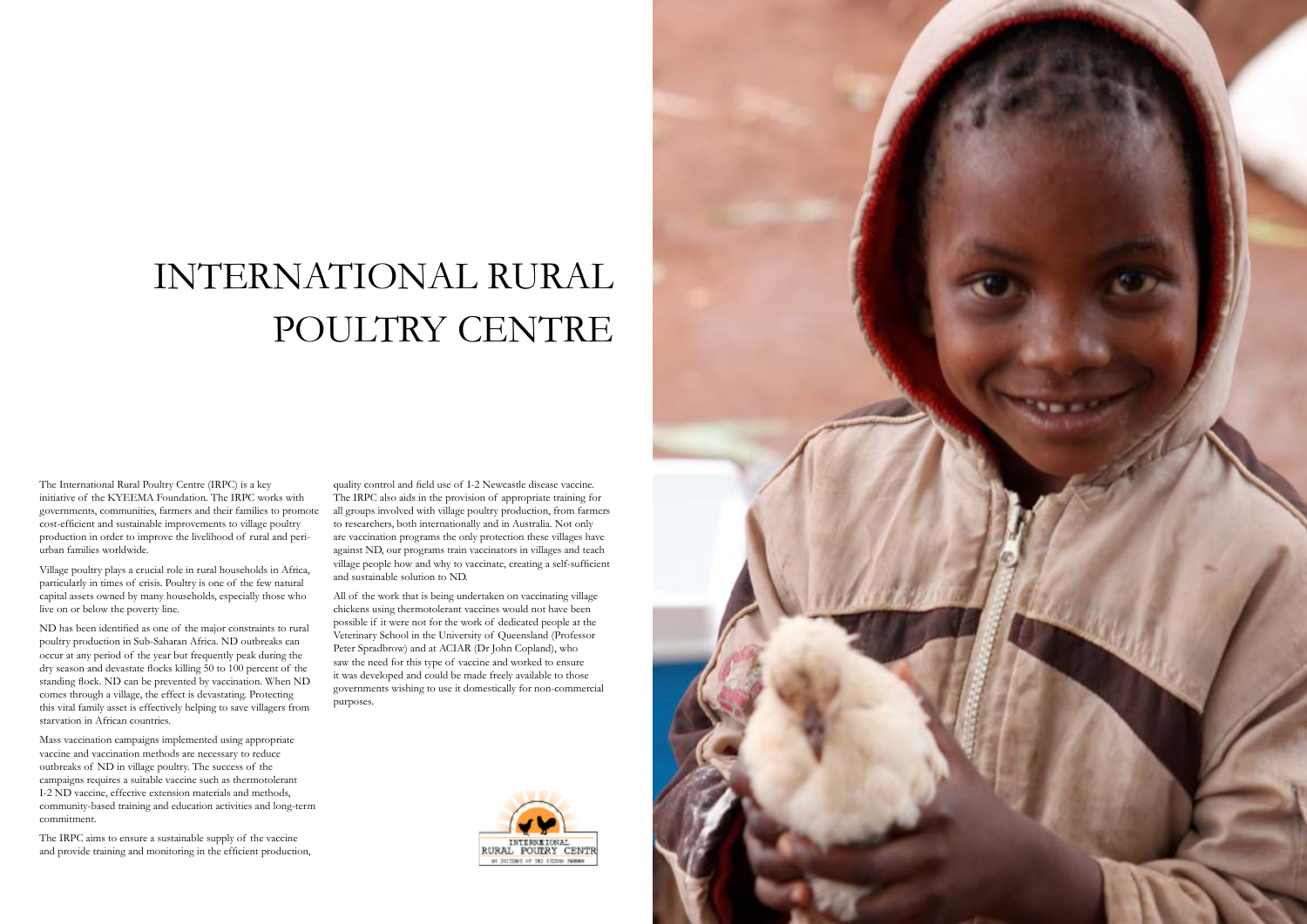## DR ROBYN ALDERS

#### Director Profile

DR ROBYN ALDERS IS A DIRECTOR OF KYEEMA FOUNDATION AND THE INTERNATIONAL RURAL POULTRY CENTRE, AND IS AN EXCEPTIONAL MEMBER OF THE KYEEMA TEAM. SHE ALSO PROVIDES TECHNICAL BACKSTOPPING AND ADVICE ON IMPROVING VILLAGE POULTRY PRODUCTION AND THE CONTROL OF NEWCASTLE DISEASE.

I believe in the positive benefits of village poultry and the changes we are making to the communities, and that is why I became involved with KYEEMA.

Village poultry projects provide a unique opportunity to work with rural and peri-urban communities to increase their food security, their income and their knowledge. Improved village poultry production can contribute to HIV and AIDS mitigation, wildlife conservation, gender equity and poverty alleviation.

"The 'KYEEMA difference' is the organisation's focus on small, gender-sensitive, targeted projects that build capacity both within communities and government services implemented largely by nationals who have a demonstrated commitment to the development of their country."

My involvement with ND control in Africa started in Zambia in 1989 and I was able to get involved thanks to financial support from the Australian Centre for International Agricultural Research and mentorship from Professor Peter Spradbrow, Dr John Copland and Dr Denis Hoffmann.

I was very happy to participate in a recent Project Coordinating Committee (PCC) meeting for the current AusAID ND project in

Zambia. During the PCC, I was delighted to see that ND control activities in Malawi, Mozambique and Tanzania have grown, that each government is committed to the program and that Zambia is now starting local production of the I-2 ND vaccine. It is also absolutely wonderful to see the Australian Government reengaging in Africa with such an array of constructive programs.

Throughout my time with KYEEMA, I have been privileged to meet and work with strong, intelligent and resourceful people of diverse backgrounds from community members in remote communities all the way through to senior officials with the United Nations. Witnessing the power of human spirit has been absolutely inspirational.

it suitable also for use as a vaccine in village chicken flocks after selection for enhanced heat stability. He undertook successful laboratory and field trials in Asian countries with the V4 vaccine.

#### "If I could change one thing it would be providing these communities with access to education and increased career choices."

Village poultry are frequently used to pay school fees and improving the diet of children in the first five years of life is vital to ensuring that they can reach their full potential with regards to both cognitive ability and their physical development.

# PROFESSOR PETER SPRADBROW AM Founding Member

#### "WHY I JOINED HANDS WITH KYEEMA".

Emeritus Professor Peter Spradbrow AM is one of the founding members of the KYEEMA foundation, and the first chair of its subsidiary centre, The International Rural Poultry Centre. This has facilitated him to continue his keen interest in improving the livelihoods of poor rural households in developing countries, particularly through poultry keeping.

After graduating dux of year with a B.V.Sc. in 1957 at the University of Queensland (UQ), he received the first Ph.D. to be awarded through the School of Veterinary School at UQ in 1961, and then undertook post-doctoral studies at the University of Cambridge School of Veterinary Science in 1961-62. Routine production of cell cultures made possible the development of virology as a new science, which Peter enthusiastically grasped whilst there.

Peter was employed as a virologist in the School of Veterinary Science, UQ, 1962 to retirement in 1999. He worked with viruses in most species of domestic animal and poultry. Successes included a vaccine for Bovine Ephemeral Fever and immunotherapy of bovine eye cancers. As part of an ACIAR study, he developed an improved vaccine for the viral disease duck plague that causes serious losses in Vietnam and other countries.

He developed a special interest in Newcastle disease virus which causes major losses of poultry in most developing countries. This resulted in the V4 strain of Newcastle disease virus being accepted as a vaccine by the Australian poultry industry. Special properties of V4 included moderate thermotolerance (highly suitable in villages without electricity or refrigeration), avirulence, ability to spread between chickens and oral infectivity which made

V4 vaccine was tied to commercial producers and was produced in expensive large 1,000 dose vials when village poultry people owned 10-25 chickens, so Peter then undertook studies for ACIAR that developed an alternative vaccine, strain I-2, with properties similar to V4. Many successful trials were completed and I-2 has been accepted in many developing countries in Asia and Africa. I-2 master seed is held at the UQ and is available without cost to developing countries at Peter's and ACIAR's insistence, for local production of vaccine, thus keeping the vaccine cost low so rural poultry owners could afford it. I-2 vaccine has made a huge difference to the living standards of poor rural families many of whom are women or child headed families (as a result of AIDS). Poultry are kept for food, but more importantly to provide funds to pay school fees and medical bills. Peter has participated in numerous workshops and training sessions in developing countries in Asia and Africa, to train local people on the simple techniques used to make the vaccine locally and how to administer it under village conditions.

Peter has received many awards for his outstanding life long work including becoming a Member Order of Australia; Medal for Agriculture and Rural Development, Government of Vietnam; AIDAB Award for Excellence in Overseas Aid; Clunies Ross Award for Science and Technology; Australian Poultry Award; Kesteven Medal for international excellence in veterinary science, Australian Veterinary Association; and Laureate, Tech Museum of Innovation, California.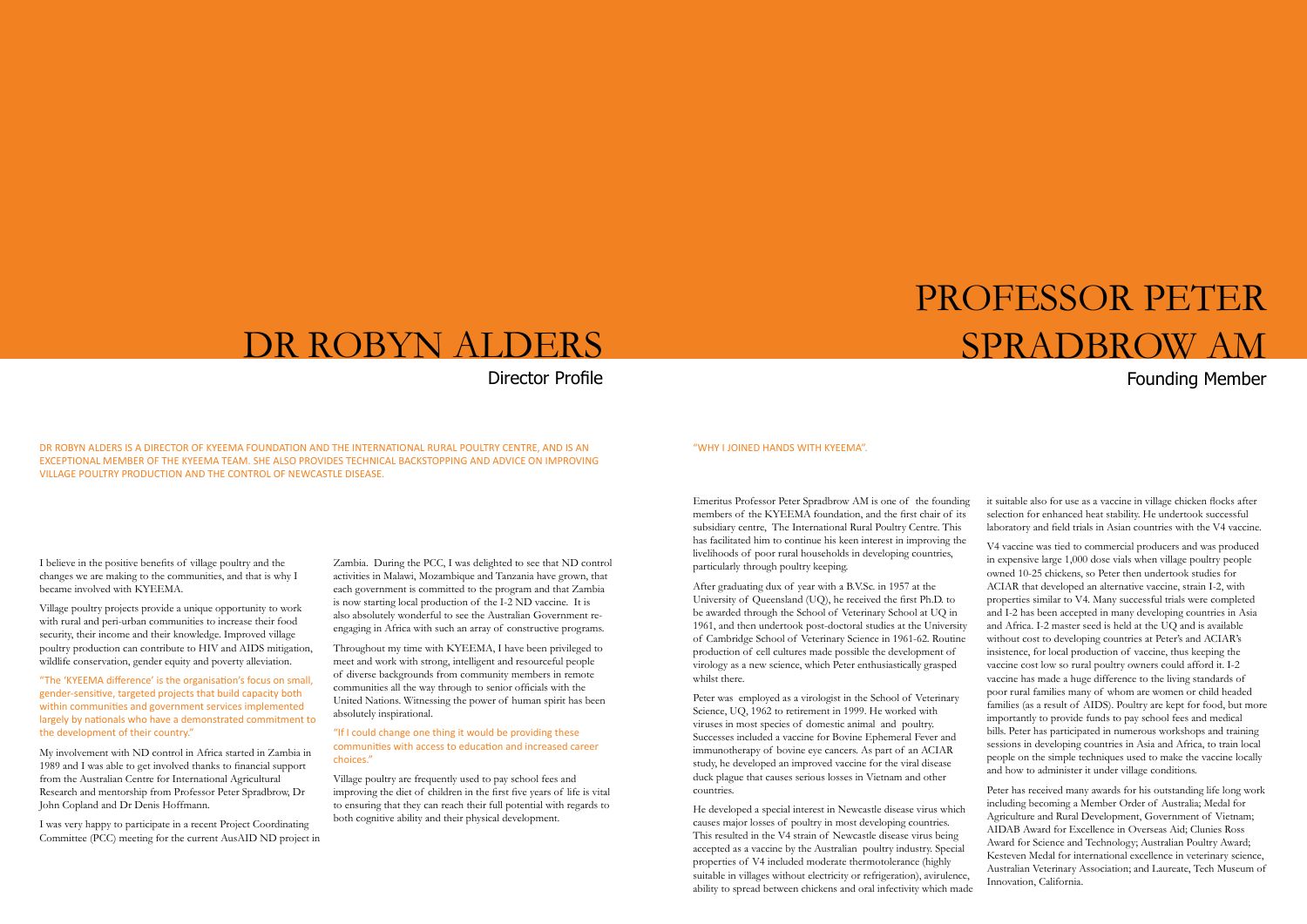# CELIA GRENNING

Executive Secretary

"I LOVE TO SEE THE COMMUNITIES WE HELP HAPPY IN THE KNOWLEDGE THAT THEY HAVE ENOUGH FOOD FOR THEIR FAMILIES EVERY DAY."

I am responsible for overseeing all of the projects to make sure we are meeting our commitments. We have projects funded by the Australian government in Mozambique, Malawi, Zambia and Tanzania. We also have projects with European Commission funding in Angola and Mozambique. Other smaller activities are occurring with FAO funding and also with smaller donations from the GRM Social Club and individual donations (especially from Jill Cameron).

I am motivated to assist KYEEMA because I know the Foundation's projects have a significant impact on food security and livelihoods, for poor rural women and children in particular. To know that they can feed their children and have a chicken to sell when they have to pay school fees or take their child to the health clinic is also a really good feeling.

We work mostly in one very specific area, and that is working with both governments and NGOs to set up ND vaccine production and implement vaccination programs with community vaccinators in village chickens. So we are not trying to do everything for everyone. By being able to work specifically in one area, we have more chance of being able to achieve a sustainable program in each of these countries. They will not be dependent on us – instead they will be able to achieve sustainable livelihoods in their own right by simply paying for a service - to vaccinate their chickens every four months. This vaccine was developed in Australia, funded by ACIAR and with the research undertaken by The Veterinary Faculty of Queensland University. So it is a great Australian story and one that our Government should be very

proud of. It is an incredibly altruistic thing for a government to do.

One person who really left his mark on me is Laurence Jose Jorge. He became the head of his family at just age 15, looking after his four younger sisters and brothers, when both his parents died of AIDS. To see children being able to look after themselves after just a year, simply through giving them three chickens and a rooster plus one year's free vaccine, was really special.

My involvement with KYEEMA has made me appreciate everything I have and how lucky I am to have it. I rarely complain if things aren't "right", like when people complain that our government doesn't look after us well enough. We are so lucky to have the social networks in place that catch those in need, even if there is some abuse of those networks. Imagine not having them and knowing that if there's a drought and you can't grow any food, you will starve.

"I think we can all make a difference in some way, and just because we can't "see" poverty, it doesn't mean it doesn't exist. Knowing that you are working on a program that can and does make a difference to the poorest of the poor makes it all worthwhile."

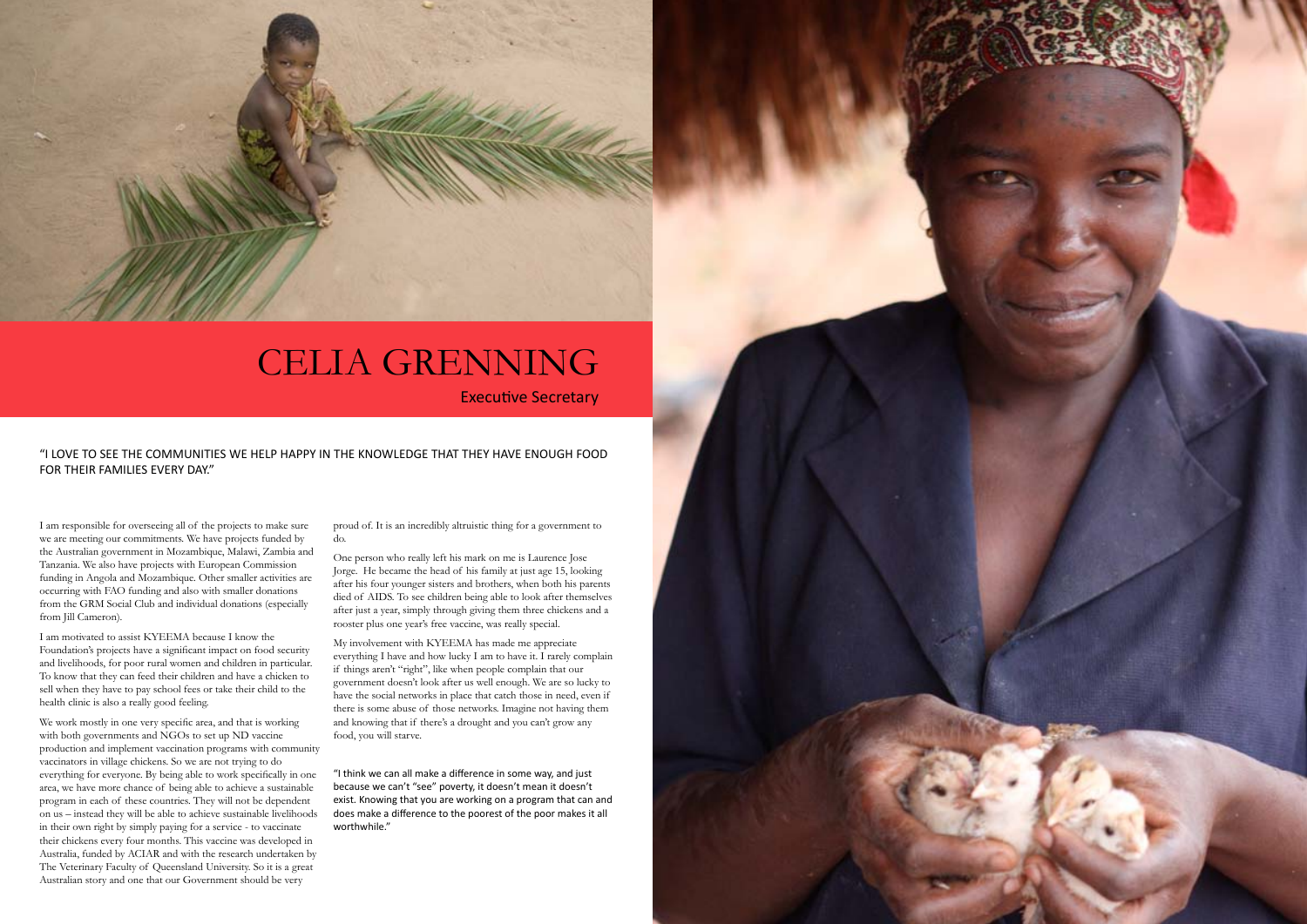# KYEEMA PROJECTS

STRENGTHENING RURAL LIVELIHOODS AND FOOD SECURITY THROUGH IMPROVING VILLAGE POULTRY PRODUCTION IN MALAWI, MOZAMBIQUE, TANZANIA AND ZAMBIA

SOLOMON ISLANDS PROJECT AusAID TEBE INDONESIA AHEAD MOZAMBIQUE PROJECT

STUDENT PROJECTS



### STRENGTHENING RURAL LIVELIHOODS AND FOOD SECURITY THROUGH IMPROVING VILLAGE POULTRY PRODUCTION IN MALAWI, MOZAMBIQUE, TANZANIA AND ZAMBIA

In July 2009, the IRPC of the KYEEMA Foundation was given a one-year grant by AusAID to continue project activities in Mozambique, Malawi and Tanzania, and to set up a new program in Zambia for ND control in village chickens. Funding source The Australian Agency for International Development (AusAID)

The implementation of activities focused on an integrated program encompassing institutional strengthening of the Government livestock sector and NGOs and promoting rural community participation and ownership of the ND control program. Technical assistance was provided by the IRPC, whose specialists have over 20 years of experience in ND control and improving village poultry production in Africa and Asia.

The Ministry of Agriculture /Livestock Development and Fisheries in Malawi, Mozambique, Tanzania and Zambia, the Central Veterinary Laboratories and the Directorate of Animal Science of the Mozambican Agricultural Research Institute.

The project aimed to decrease poultry disease and increase village poultry production to contribute to food security and poverty alleviation. Partners The project strengthened the relationship between stakeholders in order to effectively implement ND control programs and successfully achieved a decrease in chicken mortality rates caused by ND in project areas. Overall, the project improved livelihoods, increased gender equality, food security and poverty alleviation in Malawi, Mozambique, Tanzania and Zambia through ND control, and the improvement of husbandry practices. The project assisted in strengthening the capacity of the Governments of Malawi, Mozambique, Tanzania and Zambia to develop and implement efficient and sustainable ND control and village poultry extension programs to improve the welfare of rural communities.

#### Impact

# SOLOMON ISLANDS PROJECT

The KYEEMA Foundation supported a project implemented by Russell Parker in the Solomon Islands to train people in the villages as trainers to educate the village on improved village chicken management. The training of village people was needed to increase knowledge and skills on how to maintain healthy chickens to ensure sustainable income.

The project aimed to train people, particularly women on how to improve the health and productivity of their chickens and how to teach this to others. The project target was for each person trained in these workshops to train twenty other village poultry farmers. These trainers were also involved in expanding the use of these concepts across the western Pacific area.

#### Partner

Russell Parker (www. kaikokorako.com).

#### Funding Source

GRM International

#### Impact

Each training workshop conducted trained local farmers in village chicken keeping. In addition the project assisted in the consolidation of facilities and personnel at existing farmer schools and establishing new farmer schools.

From this training and assistance the people in the villages have benefited from sustained food and income.

*WE ARE ABLE TO DISTRIBUTE VACCINES, EDUCATE LOCAL COMMUNITIES AND SPREAD AWARENESS OF NEWCASTLE DISEASE PREVENTION METHODS THROUGH OUR HIGHLY SUCCESSFUL PROJECTS, WHICH OPERATE IN AFFECTED COUNTRIES.*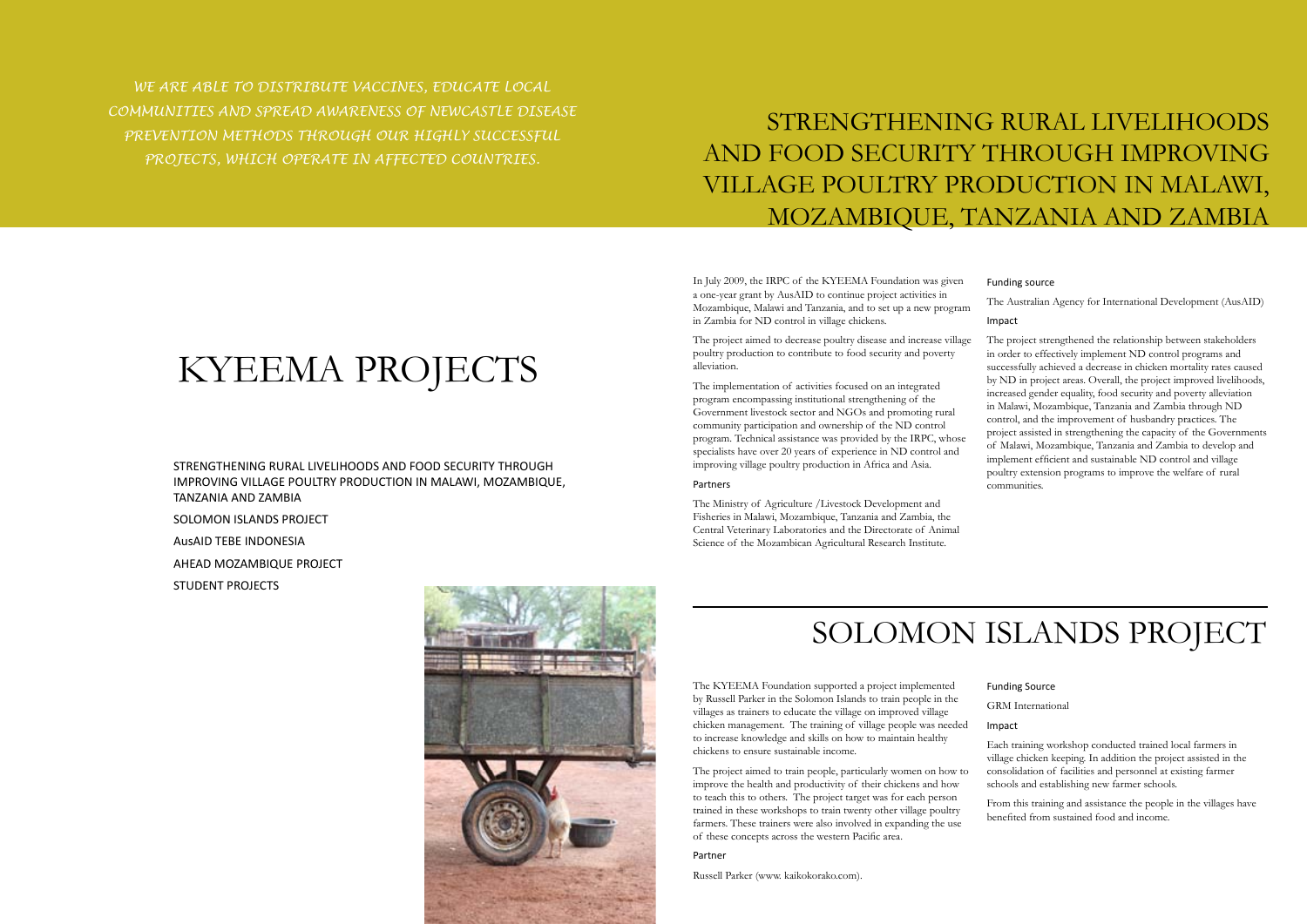# AHEAD MOZAMBIQUE PROJECT

Illegal hunting of wildlife by communities around conservation areas such as national parks has a severe impact on migratory and non-migratory wildlife populations Subsistence bushmeat hunting, which makes up a significant proportion of poaching, is attributed primarily to a lack of sufficient alternative sources of protein and income. One approach to reducing bushmeat hunting and its consequent threat to conservation is to improve the ability of people to subsist on alternative sources of protein.

The project oversaw the implementation of three vaccination campaigns in March/April, July and November/December 2009 in communities surrounding the Limpopo National Park in Gaza Province of Mozambique. In total 21 community vaccinators, including 10 women, were selected and trained to implement the campaigns during the Participatory Rural Appraisal and gender analysis conducted by IRPC/KYEEMA, which focused on identifying, training and supporting community vaccinators as well as mobilising support from their villages. A series of community meetings were also held to increase the project awareness.

Ministry of Agriculture staff, village leaders and selected vaccinators were also involved in project activities which focused on improving the understanding of human nutritional intake in a visualized and understandable way. The IRPC/ KYEEMA collected pre- and post-vaccination campaign serum samples in collaboration with the Ministry of Agriculture to monitor the effectiveness of the vaccine and vaccination. Monitoring activities

All of the project partners had serious concerns about the decline Funding Source of natural resources in Mutis Timau Mountain in West Timor (NTT). Poor natural resource management has been identified as one of the key factors contributing to the rapidly increasing risk of natural disaster on the Island.

> were also carried out during the project, including a field visit by IRPC Director, Dr Robyn Alders, in May 2009. Training methods and materials were also developed to assist in improving the understanding of human nutrition.

#### Partner:

Ministry of Agriculture, local communities.

#### Funding source:

The AHEAD Great Limpopo Transfrontier Conservation Area Seed Grant from USAID.

#### Impact:

IRPC/KYEEMA worked in 14 villages, indirectly reaching a total population of 17,792 during the project. A total of 13,137 chickens were vaccinated in 2009, which more than doubled the number of vaccinated chickens in 2008. A cold chain system was established including a refrigerator and cooler boxes with ice packs.

This project has also contributed towards the increase in chickens, opportunity to improve cash income and enhancing the empowerment of women farmers who participated in vaccination campaign. Local farmers also began to seek knowledge of managing other poultry diseases. The project has enabled improvements to be observed and assessed, providing valuable lessons for extension or future projects.



#### Improvement of village poultry production by communities in Limpopo National Park (LNP) support zone in Gaza Province, Mozambique

### AusAID TEBE INDONESIA

This project aimed to identify new opportunities to address degradation of natural resources in Eastern Indonesia. Working through local partners, KYEEMA contributed to this through activities involving developing an inventory of emissions level and a feasibility study. KYEEMA set up workshops for the partners to reach agreements on budgets and on the issues stakeholders faced. They involved the community in group discussions and feasibility assessments of the forest carbon.

#### Partner

Yayasan Peduli Sesama (SANLIMA) and Yayasan Timor Membangun (YTM).

#### AusAID

#### Impact

Following this project there is now a deeper understanding of deforestation and forest degradation by local NGOs and local government. There is enhanced community engagement, as they understand the need to better manage the natural resources. The project highlighted the key role the forest plays in the economic and cultural life of communities. The project clearly showed that Reducing Emissions from Deforestation and Forest Degradation (REDD) is feasible in NTT and that there is political will to invest in REDD.

#### 'TOWARDS ENABLING MITIGATION OF CLIMATE CHANGE THROUGH PROMOTION OF COMMUNITY BASED ECONOMIC GROWTH'



Fifteen students from the Queensland University of Technology participated in a student project for the KYEEMA Foundation.

- 
- The students came from a variety of disciplines including journalism, advertising, public relations, film and television, and were able
- Throughout 12 weeks the students developed marketing and branding material, a promotional DVD, advertising designs and this
	-

to apply their skills in a real life situation and gain valuable experience for their professional portfolios.

Annual Report.

Since most of KYEEMA's current staff and volunteers are busy facilitating projects, they have little time to improve or develop current publicity and marketing materials. The draft templates developed by the students are invaluable to KYEEMA.

#### QUEENSLAND UNIVERSITY OF TECHNOLOGY PROJECT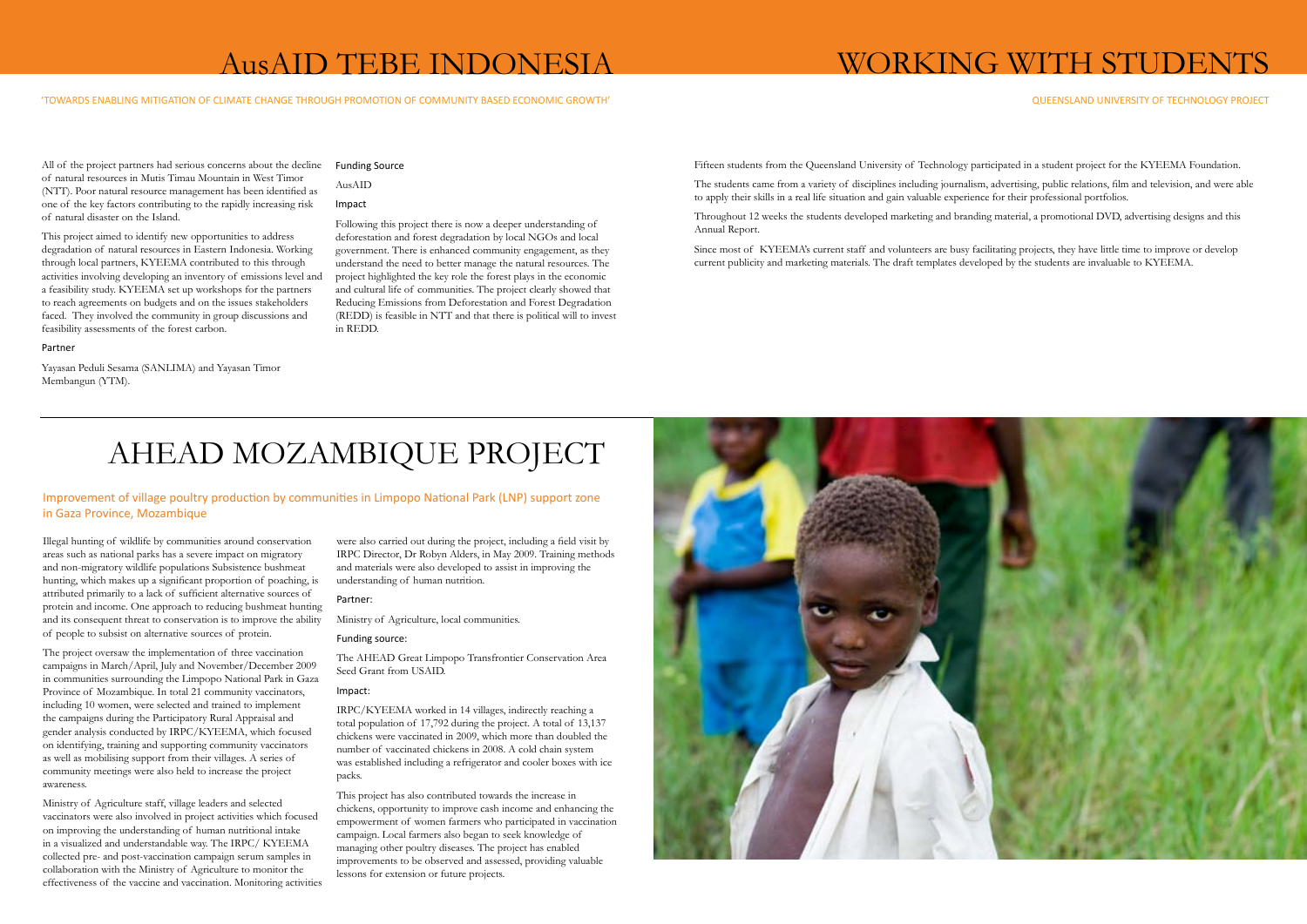Jorge comes from Chibonzane in Manjacaze district. He is 45 years old, is married and is the father of 7 children.

As a young adolescent, Jorge always dreamed of becoming a teacher but his dream never materialised because his family had financial problems. As a little boy Jorge started to farm chickens with his parents. After getting married he started to farm his own chickens but his chickens kept dying from Newcastle disease.

When vaccination campaigns against Newcastle disease started in

2001, Jorge tried his luck with chickens and decided to participate in the vaccination campaign. "Over the years, I have bought goats and even a cow. At the moment I have 76 chickens."

On top of farming chickens to maintain his livelihood, Jorge passes the majority of his time maintaining his crops. As his dream of becoming a teacher never materialised, he now dreams of becoming a farmer because through farming, he will have the opportunity to support his family.

### JORGE NGUEVENDE'S STORY

# ANNUAL AUDITED ACCOUNTS 2009/2010

Leonor Chauque lives in the village Eduardo Mondlane of Chicualacuala district. Leonor is a single mother of three children and is the head of the household. In Mozambique, it is common to find women as the household head. These women, who were once dependent on their husbands, struggle with many difficulties in managing the household because they need income to support their family.

Leoner's life has not been easy since her husband abandoned her when she was pregnant with their third child. She relies on her garden plot and chickens to provide enough supplies to support her family. "The years when it rains I don't have many difficulties in feeding my family but these last years there has been a scarcity of rain and things have not been easy."

 "At the moment, I am farming chickens and I have 17 of them. I started to vaccinate my chickens this year with the start of the

Newcastle disease project. The vaccine protects my chickens, I say this because in the last years I did not have the number of chickens that I have today. I would like to increase my chicken numbers up to 200 chickens or more because the hens have helped me to buy notebooks for my children, to go to the hospital, to also buy other necessity household items, as well as to eat."

Apart from keeping chickens and a garden plot, Leonor also sells sweets and chewing gum to support her family.

"I would like to be a poultry keeper because this is a great trade. During celebrations and the festive season, many people from Maputo come by truck to buy chickens. I also want my children to study to end up in a profession which supports themselves".

### MAKING A REAL DIFFERENCE

#### Leonor's story

#### STATEMENT OF COMPREHENSIVE INCOME FOR THE YEAR ENDED 30 JUNE 2010

|                                               | 2010       | 2009       |
|-----------------------------------------------|------------|------------|
|                                               | \$         | \$         |
| Revenue                                       | 1,424,962  | 584,269    |
| Employee benefits expense                     | (551,700)  | (27,980)   |
| Project costs                                 | (142, 251) | (44, 560)  |
| Depreciation, amortisation and impairments    | (6, 298)   | (5,856)    |
| <b>Consulting fees</b>                        | (127, 166) | (285, 715) |
| Other expenses                                | (628, 436) | (210, 510) |
| <b>Profit before income tax</b>               | (30, 889)  | 9,648      |
| Income tax expense                            |            |            |
| Profit for the period                         | (30, 889)  | 9,648      |
| Other comprehensive income                    |            |            |
| Net gain on revaluation of land and buildings |            |            |
| Total comprehensive income for the period     | (30, 889)  | 9,648      |

#### STATEMENT OF FINANCIAL POSITION AS AT 30 JUNE 2010

|                                  | 2010<br>\$ | 2009<br>\$ |
|----------------------------------|------------|------------|
|                                  |            |            |
| <b>Assets</b>                    |            |            |
| Current assets                   |            |            |
| Cash and cash equivalents        | 1,265,179  | 536,462    |
| <b>Total current assets</b>      | 1,265,179  | 536,462    |
| Non-current assets               |            |            |
| Property, plant and equipment    | 17,237     | 8,298      |
| Total non current assets         | 17,237     | 8,298      |
| <b>Total assets</b>              | 1,282,416  | 544,760    |
| <b>Liabilities</b>               |            |            |
| <b>Current liabilities</b>       |            |            |
| Trade and other payables         | 91,739     | 9,930      |
| Other liabilities                | 1,179,272  | 492,537    |
| <b>Total current liabilities</b> | 1,271,011  | 502,467    |
| Non-current liabilities          |            |            |
| Trade and other payables         |            |            |
| <b>Total liabilities</b>         | 1,271,011  | 502,466    |
| <b>Net assets</b>                | 11,405     | 42,294     |
| <b>Equity</b>                    |            |            |
| Retained earnings                | 11,405     | 42,294     |
| <b>TOTAL EQUITY</b>              | 11,405     | 42,294     |

#### STATEMENT OF CHANGES IN EQUITY FOR THE YEAR ENDED 30 JUNE 2010

|                                              | Retained earnings | Total     |
|----------------------------------------------|-------------------|-----------|
|                                              | \$                | \$        |
| Balance at 1 July 2009                       | 42,294            | 42,294    |
| Profit attributable to members of the entity | (30, 889)         | (30, 889) |
| <b>Sub Total</b>                             | (30, 889)         | (30, 889) |
| Balance at 30 June 2010                      | 11,405            | 11,405    |
| 2009                                         |                   |           |
|                                              | Retained earnings | Total     |
|                                              | \$                | \$        |
| Balance at 1 July 2008                       | 32, 646           | 32, 646   |
| Profit attributable to members of the entity | 9,648             | 9,648     |
| <b>Sub total</b>                             | 9,648             | 9,648     |
| Balance at 30 June 2009                      | 42,294            | 42, 294   |
|                                              |                   |           |

| STATEMENT OF CASH FLOWS FOR THE YEAR ENDED 30 JUNE 2010 |            |            |
|---------------------------------------------------------|------------|------------|
|                                                         | 2010       | 2009       |
|                                                         | \$         | \$         |
| Cash from operating activities:                         |            |            |
| Receipts from customers                                 | 1,565,346  | 1,027,508  |
| Payments to suppliers and employees                     | (823, 315) | (681, 481) |
| Interest received                                       | 1,923      | 4,450      |
| Net Cash provided by (used in) operating activities     | 743,954    | 350,477    |
| Cash flows from investing activities:                   |            |            |
| Purchase of property, plant and equipment               | (15, 237)  |            |
| Net Cash provided by (used in) investing activities     | (15, 237)  |            |
| Cash flows from financing activities:                   |            |            |
| Proceeds from borrowing                                 |            |            |
| Net Cash provided by (used in) financing activities     |            |            |
| Net increases (decreases) in cash held                  | 728,717    | 350,477    |
| Cash at beginning of financial year                     | 536,462    | 185,985    |
| Cash at end of financial year                           | 1,265,179  | 536.462    |
|                                                         |            |            |